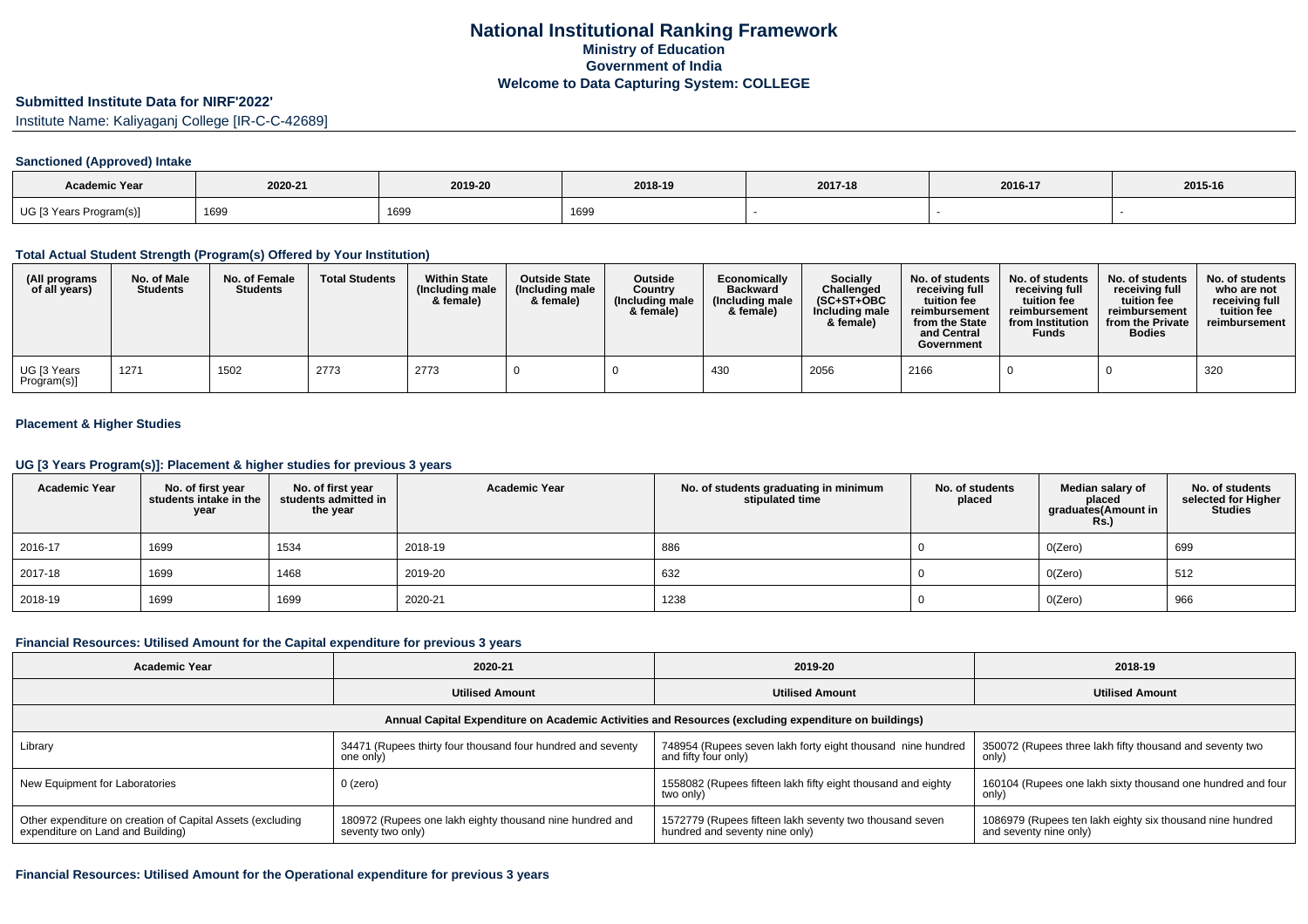| <b>Academic Year</b>                                                                                                                                                                           | 2020-21                                                                                               | 2019-20                                                                                         | 2018-19                                                                                    |  |  |  |  |  |
|------------------------------------------------------------------------------------------------------------------------------------------------------------------------------------------------|-------------------------------------------------------------------------------------------------------|-------------------------------------------------------------------------------------------------|--------------------------------------------------------------------------------------------|--|--|--|--|--|
|                                                                                                                                                                                                | <b>Utilised Amount</b>                                                                                | <b>Utilised Amount</b>                                                                          | <b>Utilised Amount</b>                                                                     |  |  |  |  |  |
| <b>Annual Operational Expenditure</b>                                                                                                                                                          |                                                                                                       |                                                                                                 |                                                                                            |  |  |  |  |  |
| Salaries (Teaching and Non Teaching staff)                                                                                                                                                     | 49293159 (Rupees four crore ninety two lakh ninety three<br>thousand one hundred and fifty nine only) | 31261402 (Rupees three crore twelve lakh sixty one thousand<br>four hundred and two only)       | 28805940 (Rupees two crore eighty eight lakh five thousand<br>nine hundred and forty only) |  |  |  |  |  |
| Maintenance of Academic Infrastructure or consumables and<br>other running expenditures(excluding maintenance of hostels<br>and allied services, rent of the building, depreciation cost, etc) | 2915003 (Rupees twenty nine lakh fifteen thousand and three<br>only)                                  | 7787325 (Rupees seventy seven lakh eighty seven thousand<br>three hundred and twenty five only) | 7370803 (Rupees seventy three lakh seventy thousand eight<br>hundred and three only)       |  |  |  |  |  |
| Seminars/Conferences/Workshops                                                                                                                                                                 | 10000 (Rupees ten thousand only)                                                                      | 57664 (Rupees fifty seven thousand six hundred and sixty four<br>only)                          | 132967 (Rupees one lakh thirty two thousand nine hundred<br>and sixty seven only)          |  |  |  |  |  |

# **PCS Facilities: Facilities of physically challenged students**

| 1. Do your institution buildings have Lifts/Ramps?                                                                                                         | Yes, less than 40% of the buildings |
|------------------------------------------------------------------------------------------------------------------------------------------------------------|-------------------------------------|
| 2. Do your institution have provision for walking aids, including wheelchairs and transportation from one building to another for<br>handicapped students? | Yes                                 |
| 3. Do your institution buildings have specially designed toilets for handicapped students?                                                                 | Yes, less than 40% of the buildings |

# **Faculty Details**

| Srno           | <b>Name</b>                | Age | <b>Designation</b>         | Gender | Qualification | Experience (In<br>Months) | <b>Currently working</b><br>with institution? | <b>Joining Date</b> | <b>Leaving Date</b>      | <b>Association type</b> |
|----------------|----------------------------|-----|----------------------------|--------|---------------|---------------------------|-----------------------------------------------|---------------------|--------------------------|-------------------------|
|                | Dr D Bhowmick              | 57  | Associate Professor        | Male   | Ph.D          | 260                       | Yes                                           | 01-12-1999          | $\overline{\phantom{a}}$ | Regular                 |
| $\overline{2}$ | DR C ROY                   | 51  | Associate Professor        | Male   | Ph.D          | 242                       | Yes                                           | 31-05-2001          | $\sim$                   | Regular                 |
| 3              | DR B MANDAL                | 46  | <b>Assistant Professor</b> | Male   | Ph.D          | 198                       | Yes                                           | 31-01-2005          | $\sim$                   | Regular                 |
| $\overline{4}$ | <b>MR P K BARMAN</b>       | 47  | <b>Assistant Professor</b> | Male   | M.A           | 180                       | Yes                                           | 10-08-2006          | $\sim$                   | Regular                 |
| 5              | DR S<br><b>CHAKRABORTY</b> | 41  | <b>Assistant Professor</b> | Male   | Ph.D          | 155                       | Yes                                           | 04-09-2008          | $\sim$                   | Regular                 |
| 6              | <b>MR R K SINGHA</b>       | 30  | <b>Assistant Professor</b> | Male   | M.A           | 57                        | Yes                                           | 05-11-2016          | $\sim$                   | Regular                 |
| $\overline{7}$ | <b>MRIDAS</b>              | 30  | <b>Assistant Professor</b> | Male   | M.COM         | 57                        | Yes                                           | 05-11-2016          | $\sim$                   | Regular                 |
| 8              | DR P KUMARI                | 40  | <b>Assistant Professor</b> | Female | Ph.D          | 56                        | Yes                                           | 09-12-2016          | $\sim$                   | Regular                 |
| 9              | <b>MRS M PAL</b>           | 34  | Other                      | Female | M.LISc        | 55                        | Yes                                           | 24-12-2016          | $\sim$                   | Regular                 |
| 10             | <b>MR S BISWAS</b>         | 34  | <b>Assistant Professor</b> | Male   | M.A           | 54                        | Yes                                           | 19-01-2017          | $\sim$                   | Regular                 |
| 11             | <b>MRNKDAS</b>             | 31  | <b>Assistant Professor</b> | Male   | M.Sc.         | 53                        | Yes                                           | 02-03-2017          | $\sim$                   | Regular                 |
| 12             | <b>MR D BARMAN</b>         | 30  | <b>Assistant Professor</b> | Male   | M.Sc.         | 53                        | Yes                                           | 02-03-2017          | $\sim$                   | Regular                 |
| 13             | DR Z IQBAL                 | 32  | <b>Assistant Professor</b> | Male   | Ph.D          | 53                        | Yes                                           | 03-03-2017          | $\sim$                   | Regular                 |
| 14             | MR A K MRIDHA              | 38  | <b>Assistant Professor</b> | Male   | M.A           | 147                       | Yes                                           | 01-04-2017          | $\sim$                   | Regular                 |
| 15             | <b>MR T K KARMAKAR</b>     | 31  | <b>Assistant Professor</b> | Male   | M. Phil       | 52                        | Yes                                           | 06-04-2017          | $\sim$                   | Regular                 |
| 16             | <b>MR S DUTTA</b>          | 34  | <b>Assistant Professor</b> | Male   | M. Phil       | 52                        | Yes                                           | 12-04-2017          | $\sim$                   | Regular                 |
| 17             | <b>MRS R DAS</b>           | 31  | <b>Assistant Professor</b> | Female | M. Phil       | 51                        | Yes                                           | 11-05-2017          | $\overline{\phantom{a}}$ | Regular                 |